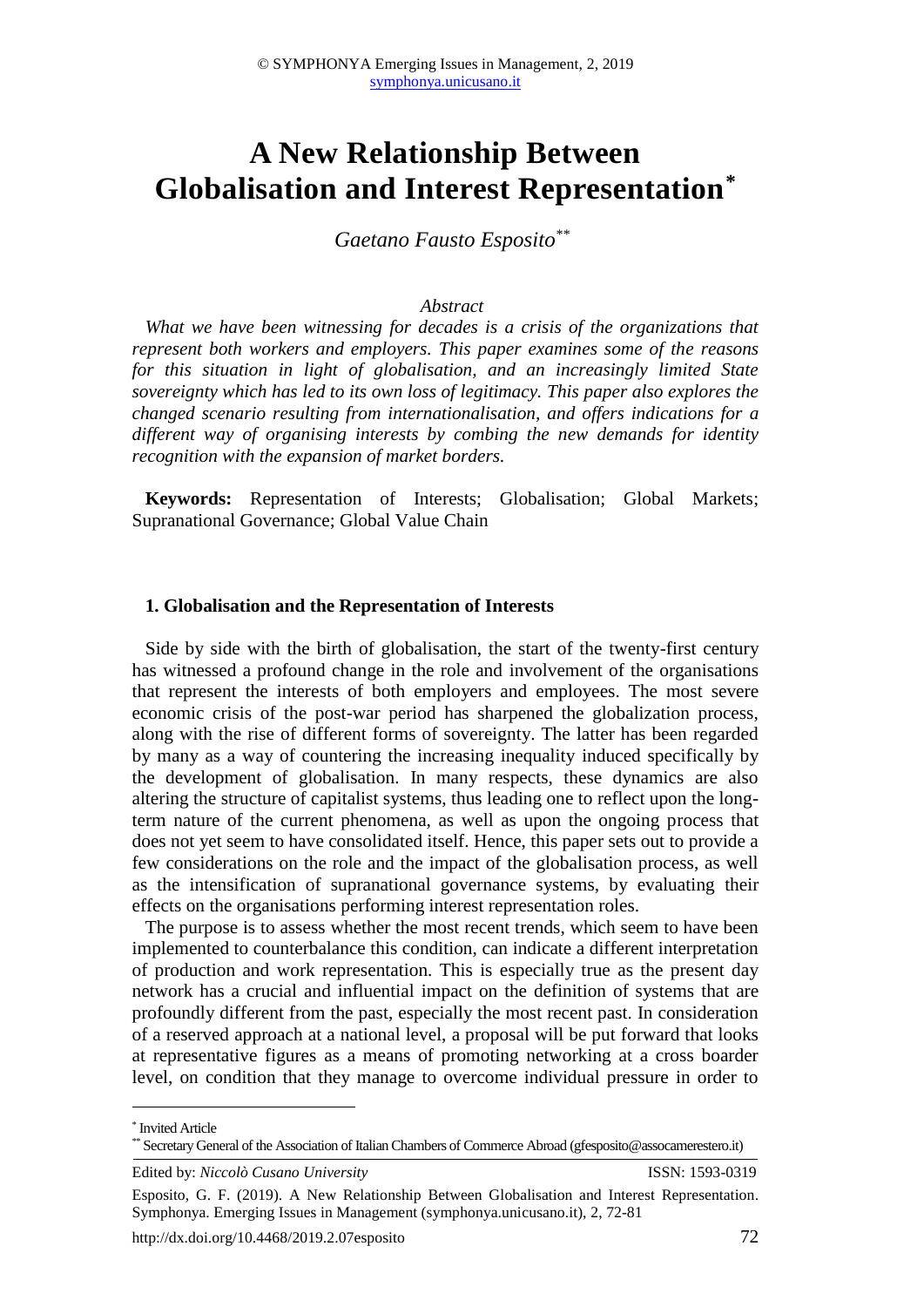safeguard general interests.

## **2. The Crisis of the Interest Representation Models**

Capitalist regimes share a common feature; they are less influential. Whether they are market-oriented (i.e. the Anglo-Saxon type), or traditional solidarity-oriented (i.e. similar to a European model, especially the German system) characterized by a greater participation and a higher level of concentration in relation to the interests of employers and employees, the majority of the representative figures are no longer able to offer a constructive and a greater contribution to the development process. This inability (even if only in terms of proposals put forth or by degree of influence) has recently been accompanied by the struggle to tackle the crisis that began in 2008. The general decline in unionisation levels among companies and employees is perhaps the most important descriptive aspect. From various stand points, we can say that a true crisis has upset traditional relations in the socialdemocratic capitalist systems featuring high levels of policy concentration and characterized by a "managed economy". Such crisis has produced a growing incapacity of the interest representative figures to perform their traditional role, i.e., interpreting and voicing the various needs of their members.

Is globalisation to blame for all of this? Recently, there has been a tendency to look at the drive towards the creation of a single global context as having a major role in creating a distance between political and civil society, thus increasing social inequality. Over the years, politics has been defined as guiding society in a certain direction according to an approach which responds to a logic of power (Crouch, 2013), whereas civil society is the manifestation of specific needs, which can be heard but not incorporated in the decision-making process. Reliable interaction between society and politics has long ensured a form of democracy, even if not in an obvious manner, whereby the coalition of interests found its own legitimacy in the ability to put forward general solutions to particular problems. In this manner, economic democracy, political democracy and capitalism have coexisted and nurtured one another through a bond that tied politics with work, and the business world with social change. For this reason, an approach that analyses only in economic terms is not sufficient to interpret these phenomena. Furthermore, it is also necessary to consider the changes brought about to the powers and the organization of individual national States, which have been generated by globalisation.

## **3. The Crisis of the Representative Figures and National States**

In countries featuring a solidarity matrix (where neo-corporative capitalism manifested itself in different forms, such as Ordoliberalism in Germany), associations were essentially created with the purpose of protecting the interests of their members. This objective was pursued by bringing together the interests of groups and individuals and presenting them to political decision-makers who were responsible for implementing relative initiatives. Historically, in the Middle Ages, corporations and guilds, referring to individual trades and the arts, played an important role in consolidating productive know-how (Epstein, 1998).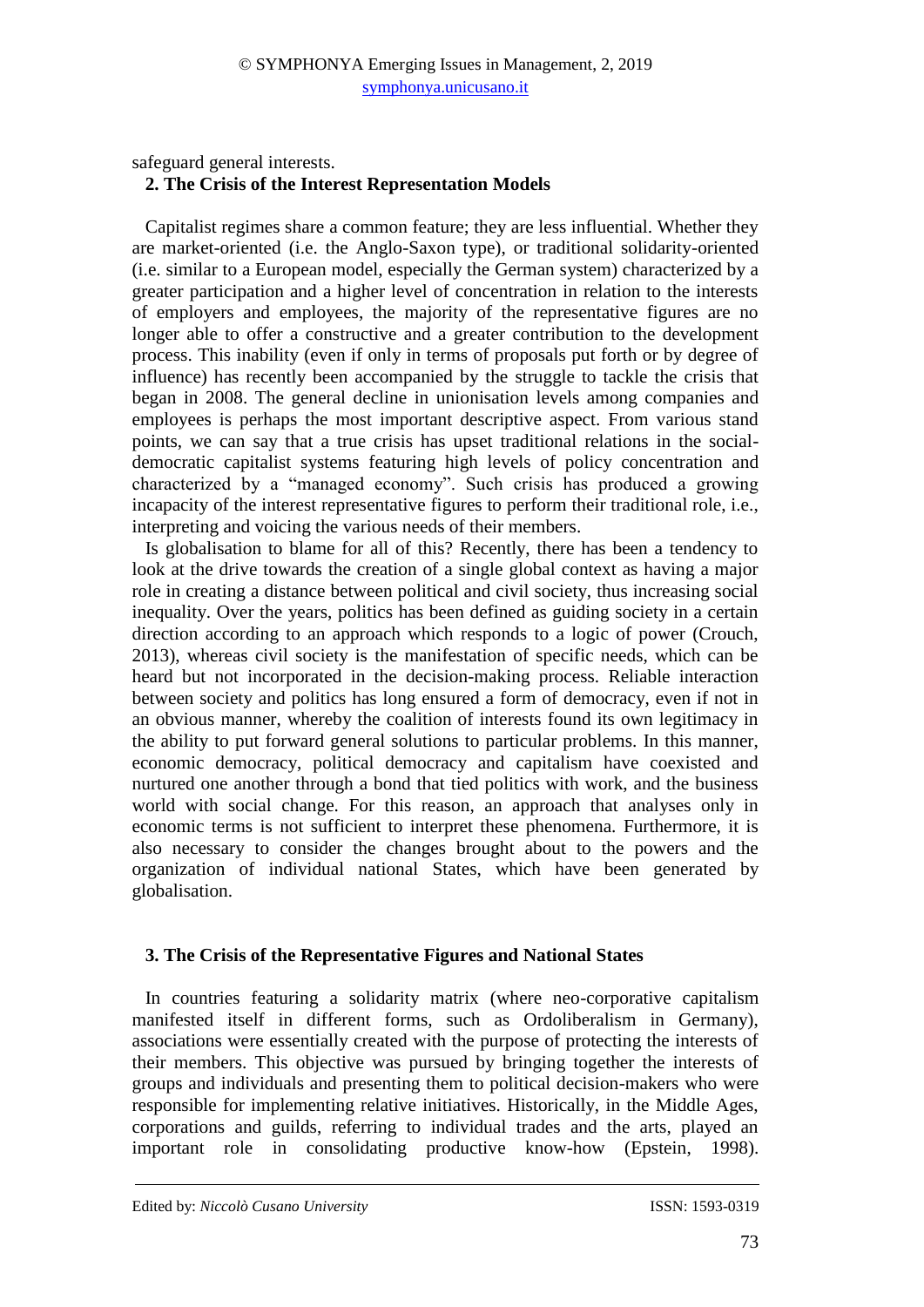Nevertheless, they had to evolve into *Universitas mercatorum*, acquiring a higher degree of openness and intersectorial collaborations in order to develop a continuous learning process which in time led to the development of the Chambers of Commerce worldwide. Paradoxically, this evolution did not involve representative figures when times changed. Once adhering to a neo-corporative point of view, they ended up defending specific interests.

We can illustrate this interaction by focusing on the relationships of the three elements that in the past were defined as forms of regulation: *society, market and governance*. These relationships can be represented by a simple equilateral triangle in which each side influences the other and, in this case, has the same length (representing the strength of the relationship). When the three elements coincide significantly from a territorial point of view and in relation to the extension of their references, the relationships are balanced (Figure 1).

**Figure 1:** *A Balanced Relationship Between Society, Market and Governance*



The representation system tries to interpret social demands which are influenced by the extent of the market and brings them to the attention of the policy makers who must adopt actions and measures accordingly. As pointed out by Acemoglu and Robinson, the political system undoubtedly appears to be the result of the work of the elite that also shape institutions, yet interaction is made possible by a substantially homogeneous reference among different forces.

Lobbying actions, especially defensive-like ones, find an easy balance in the capacity of government, which involves a system of balanced forces. An example of this is the Fordist regimes of the 1960s and the 1970s, which can be found even in countries characterized by a strong openness to market processes such as the United States. Nonetheless, this model also applies to other realities and forms of capitalism such as Italy. John Kenneth Galbraith's theory regarding the mitigating powers of the "new industrial state", put forward in the 1970s, is based on an agreement between trade unions and major businesses which then affected government action. Those were the years in which the globalization process was gaining fresh momentum. This was thanks firstly to a substantial boost from exports, so it was essentially a commercial type of globalization, and secondly, to the promotion of productive internationalization from multinationals based in the country that led the market at the time, namely the United States. It was all based on a substantial fixed exchange rate system which ensured a sort of *market peace*.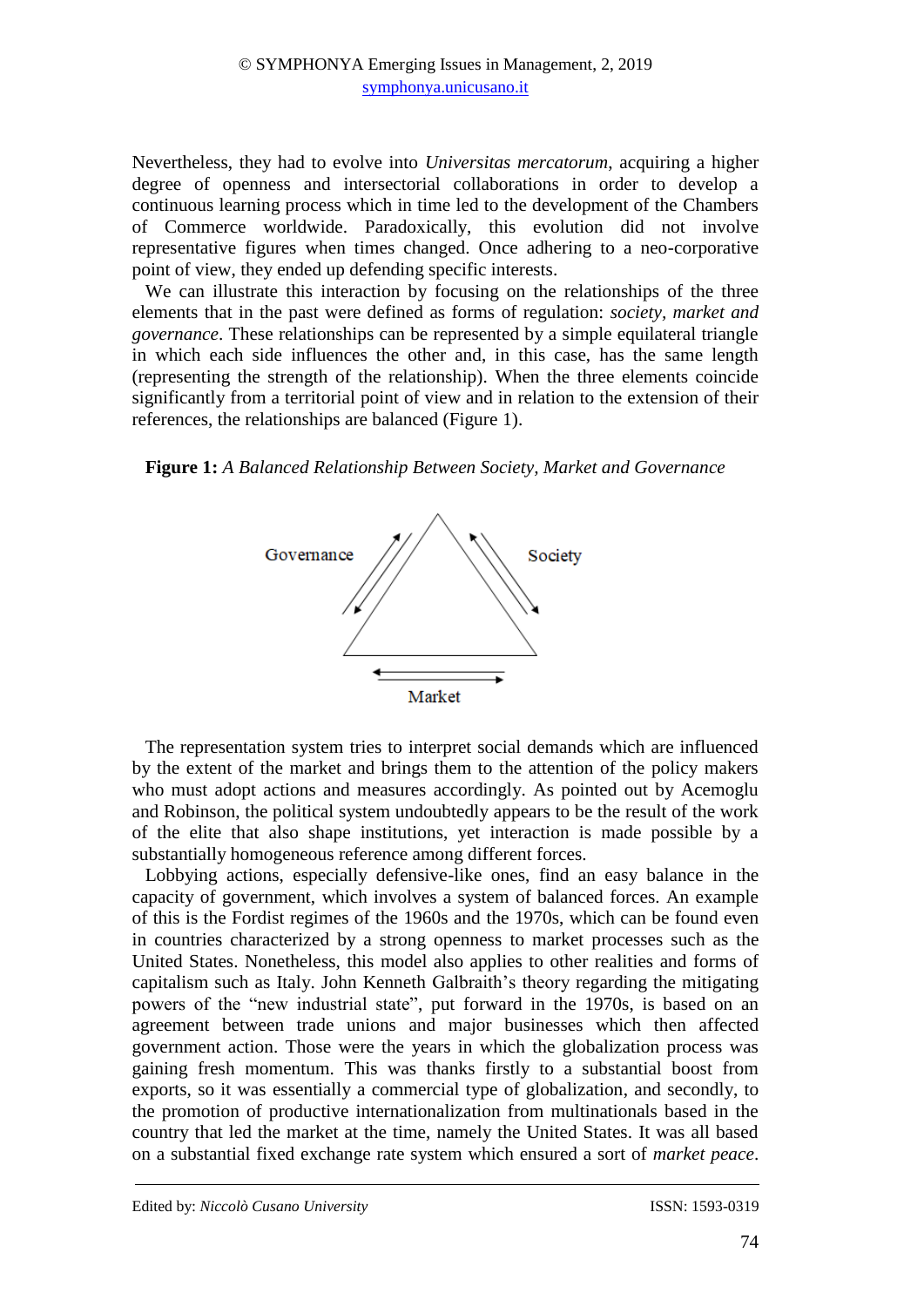The Fordist regime rested significantly on manufacturing. The processes of international division of labour were in place but they were governed by Vernon's product life-cycle theory, according to which relocation of production has a sequential character, even in the context of an expanding market. The demands of the members (both companies and workers) were well defined within a fairly simplified pattern. At a national level, public welfare policies contributed to easing social relations, providing protection to those pushed out of the labour market.

The first major change to this situation was the end of the fixed exchange rate system. However, there was another aspect that started to generate a real fracture thus paving the way for further problems, it was the distance. This then turned into a distinct separation between society, market and governance because of the growing power of supranational organisations and the appearance of a new form of *lex mercatoria* generated by the market and the bargaining system. The establishment of international business standards, the creation of the World Trade Organisation (and its initial successes in promoting multilateral agreements and favouring free trade), along with the central role assumed globally by new forms of coordination (for both products and services) undermined this model and in many respects the sovereignty of individual national States at a global level. At this point, the sides of the triangle lose their symmetry. When referring to the European Union, for example, we can see the divergence between market size (including globalization) and political dimension, with the latter becoming increasingly limited (Rodrik, 2018).

The economic integration process (i.e., growing globalization) takes place at a level that is increasingly less manageable by individual nations. This has a few exceptions and presents a hegemony which today appears clearly shifted towards the Asian axis rather than towards the Western one (Baldwin, 2018). It is accompanied by a growing erosion of traditional political-institutional channels which appear to be increasingly inadequate in implementing regulations capable of influencing production.

The economic crisis that began in 2008 contributed to the structural weakening of the representative organisations by dumping on them a demand for "solutions" that they were not able to deal with. Rather than reacting, these organisations lost sight of their true function and gave up on the task of favouring new forms of production having social value. In many cases, they intensified their degree of closure and decreased their defence of the interests and demands that globalisation, the global crisis, and the reduced State sovereignty were continuing to erase. As a result, representative organisations placed more emphasis on bureaucratic aspects. The more they lost their ability to interpret change and to find "networks" that moved beyond national frontiers and increased the level of global interaction, the less they were able to solve social conflicts. They were created to ensure diversity and the necessary flexibility of society, but instead these organizations became a contracting element, a point of close connection with national institutions, creating a gap in the vital circuits of a basic economy. In many respects, they became power management centres (that exercised and performed at a local level, on the basis of national legitimacy and not vice versa). In other words, they remained suspended between local demands and national regulation, with negative effects for all those involved.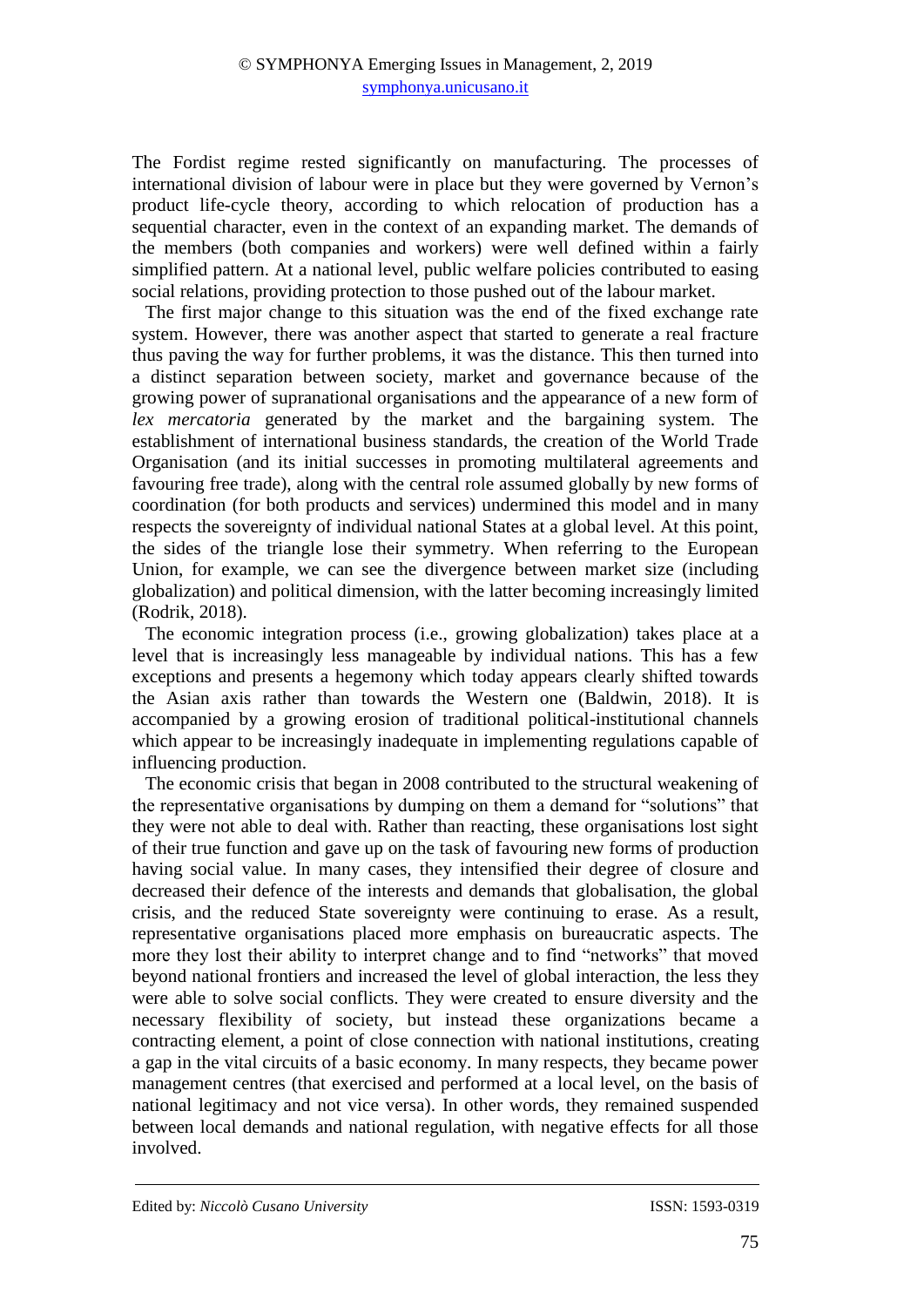Robert Reich's observations regarding the American society are significant in this sense. When the vast mosaic of organizations that had given strength and meaning to American pluralism began to fall apart by the end of the 1980s, this led to the rise of a few pressure groups that decisively influenced legislative and government actions. Among these, the weight of large companies and their interests became absolutely predominant thanks to their capability of financing election campaigns. This consequently brought about an apparent form of neo-liberalism which was essentially functional towards the interests of the lobbies, but absolutely dysfunctional in terms of democracy. Politics has increasingly tended to represent the interests of that 1% of society in which 99% of wealth has accumulated (Stiglitz, 2015).

If we use the triangle metaphor again, we can see that now the relationships among the different elements can be geometrically interpreted with a scalene triangle (Figure 2). Here, the representative entities are caught between social needs that continue to be manifested on a substantially local and national level, and a State (and governance model) that is no longer able to give all the concrete answers to the needs of a growing market because it is heavily influenced by supranational institutions or by phenomena that are generally beyond its control.

#### **Figure 2:** *Unbalanced Relationship Between Society, Market and Governance*



The consequence of this situation is the challenged stability of the Fordist model and of the economic and political interests of the representative organizations. The national government becomes a more articulated, complex and vague structure. Specifically, it breaks up into a type of multi-level governance so it can no longer interpret the system made up of associations and intermediate entities. Other hindering factors are the lack of international exposure, and a still excessively centralized coordination of the individual national States.

### **4. Other Weakening Factors: The Relationship Between Global Value Chains and Services**

Alongside the social and institutional effects outlined above, globalisation has produced two further consequences that bear relevance in economic terms and that put pressure on the traditional function of representative organisations:

‒ the appearance of global value chains which have considerably eased trade relations worldwide;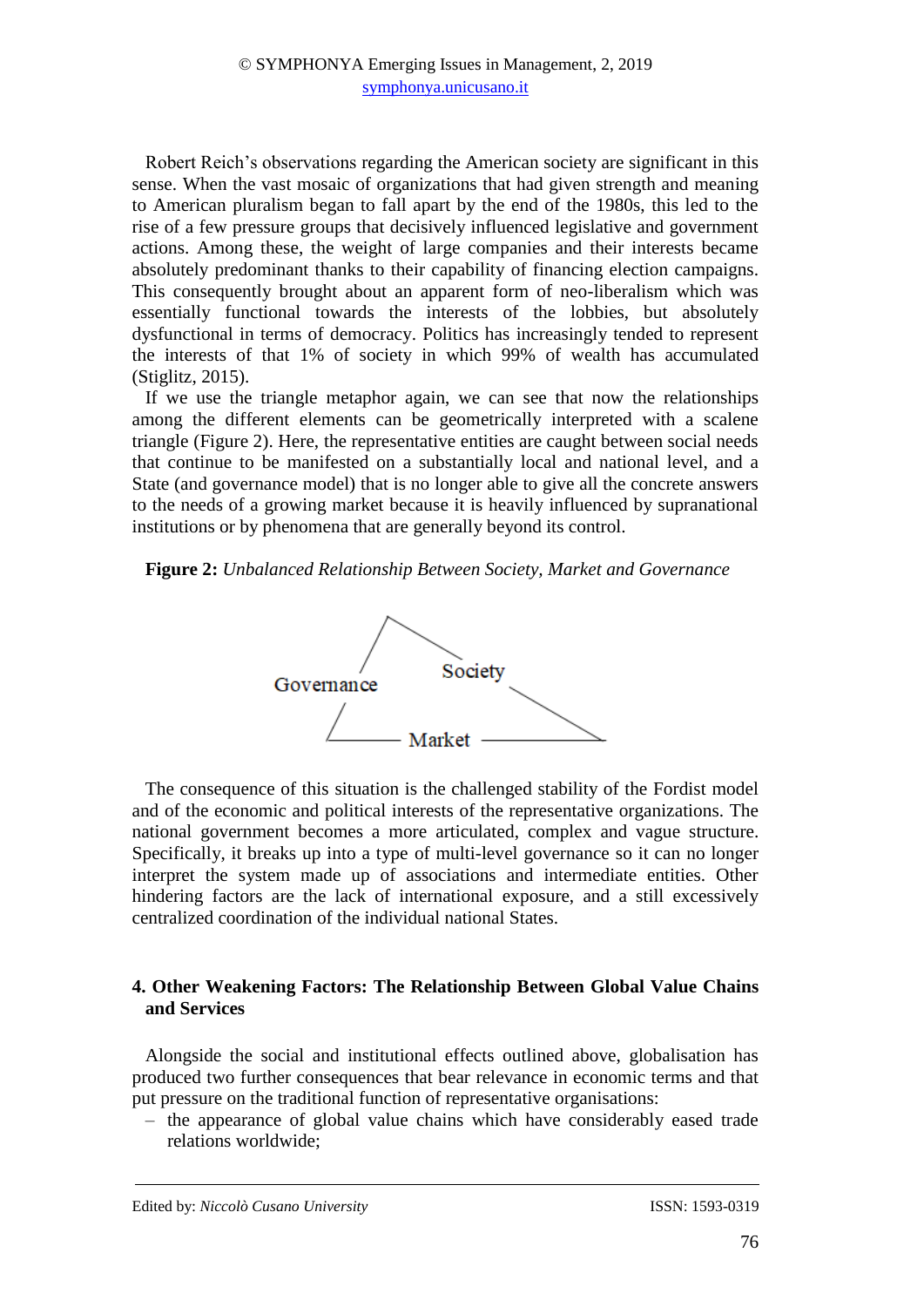‒ the associated redefinition of business boundaries (Gaio et al., 2018) and the internal connections among the various sectoral components.

In reference to the first point, 70% of goods and services traded on the international market today involve exchanges between countries that can generally fit into the global value chains. This implies that exports between countries are based on complex interactions between domestic and foreign suppliers. Although the process in question is going through a redefinition phase, value chains are becoming less and less labour intensive and increasingly characterized by an abundant presence of advanced, professional skills and, therefore, more knowledge intensive (McKinsey & Company, 2019). Permeability influences the same production process. First of all, services grow when looking at overall production to such an extent that cross border services rise 60% faster than the trade of goods. The increase of services is also driven by the development of digital platforms and, more in general, by the application of the Internet of Things (IOT), as well as of artificial intelligence (McKinsey & Company, 2019).

While in the past it was possible to draw a line between manufacturing and the service component, today this boundary is increasingly vague. Consequently, it is difficult to define a clear profile of the individuals to represent, and accordingly, the role of representing interests falls through. Moreover, components possessing conflicting interests within the same global chain are frequent. With a few exceptions (e.g. China), this may also refer to an increasingly limited individual State sovereignty. As demonstrated in the past and today, both the "how to represent the interests" and the "who to represent" become problematic because of the failure of the economic effects of protectionist measures. Today, this is commonly interpreted as political signs of the struggle of claiming a global hegemony in several fields, such as that of new technologies. In other words, as the "value component" loses its identity from a physical point of view, and the intangible and creative interest of the global chains increases, it becomes more difficult for organizations to find an actual position of representation and thus to exercise their role. If we look at the reality of productive phenomena, not only in large multinationals but also in small and medium-sized enterprises, we realize the difficulty of defining productive roles in value chains with a continuous exchange of material and immaterial factors that Industry 4.0 and the widespread use of digital technologies have erased and rendered difficult to identify (Brondoni & Zaninotto, 2018; Büchi et al., 2018). Specifically, genuine business platforms have appeared which are continuously redefining the vertical and horizontal business boundaries that identify a company (Gaio et al., 2018). Consequently, room for intermediation roles carried out at a national level tends to become increasingly narrow.

## **5. Is This Process Irreversible?**

We have seen that there is a widely accepted belief according to which globalization is generating growing inequalities in each country per se, and this is the result of a process aimed at improving the standards of living. Strictly speaking, inequality has decreased worldwide (thanks to globalization), but it has increased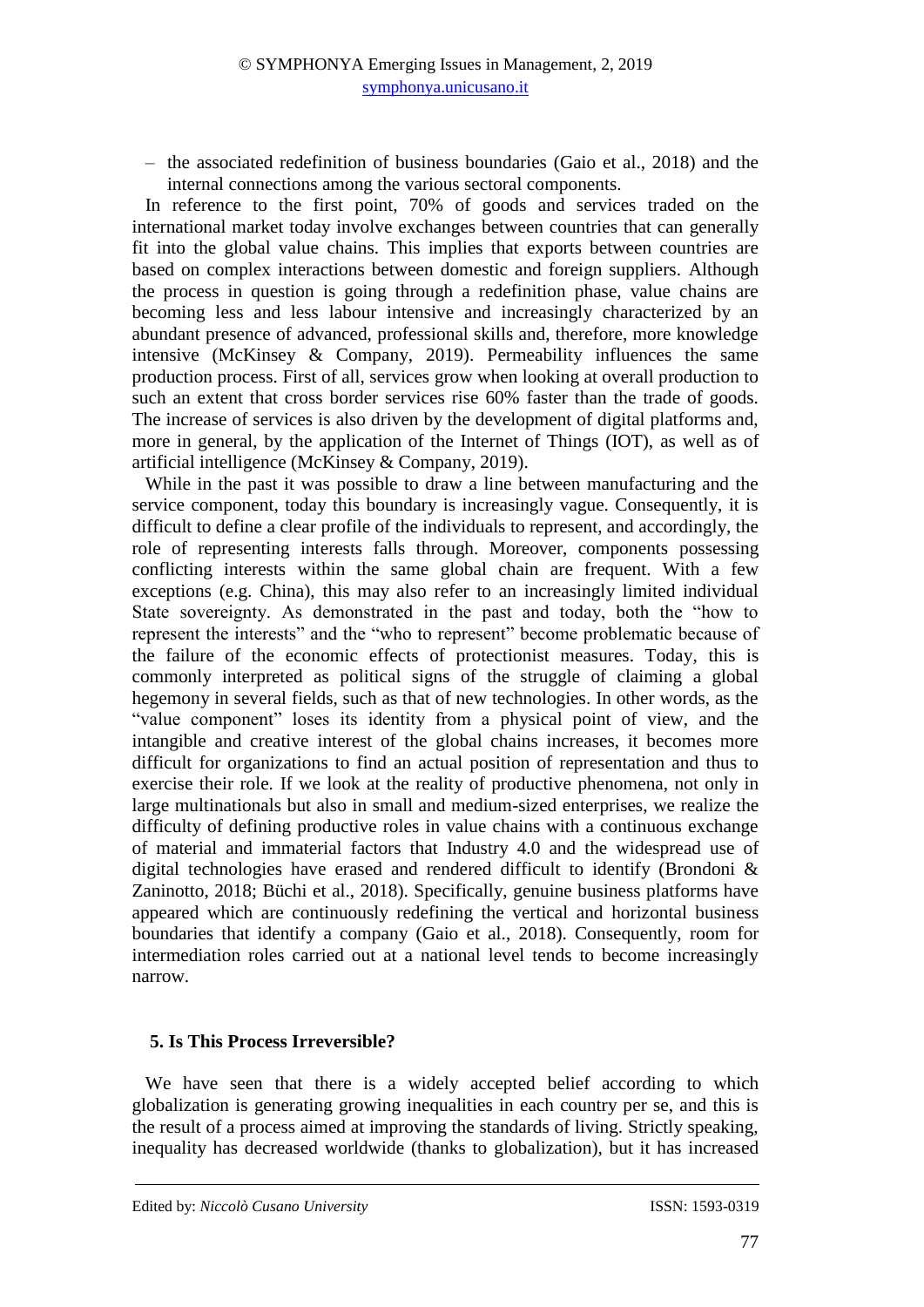within each country individually (Rodrik, 2017). Furthermore, the middle class in the Western world has experienced a decline in income distribution in favour of the world's richest 1%, which today accounts for 29% of total income and 46% of global wealth. Accordingly, the impoverishment of the middle classes has given new momentum to defensive attitudes and the demand for protection.

Observing the aftermath in two countries characterised by market capitalism (the United States and the United Kingdom) we can see a strong social desire towards regaining individual sovereignty and protection, and this has also been reflected in a political context. This interpretation may be drawn from the large segments of the population (even if localized in specific areas of the countries) which protest against the impoverishing effects of globalisation. (Ottaviani, 2019). The basis of this argument is that when a phenomenon is beyond the national range, there is the risk of cracking under the pressure of supranational organization elites. There are also various important individuals, such as Dani Rodrik, who believe that the near future will witness a return to nationwide policies, while engaging in lighter forms of co-ordination at an international level. There are however oppositions to this theory; Colin Crouch, for example, believes the opposite. In any case, even if single States regain authority in the years to come, because of disappointing results achieved by international institutions in managing certain "global" issues, the situation is far from seeing a return to the past, and any attempt to do so may end up making the role of interest representation even more complex. The reason being is that it is sided by direct forms of interaction among national governments and administered entities that bypass the action and the role of intermediate groups which risk being regarded as poorly functional institutions.

From a political point of view, when local demands arise within individual countries, renewed attention seems to be given to the role of local institutions. Perhaps, it is precisely because of this, and in light of increasingly global interests, that figures representing the interests of employers and, in many cases, those of workers, should act at a supranational level and within a network, in order to develop an approach for supply chains and value chains that requires an innovative step forward and a governance that radically changes established patterns.

## **6. Concluding Remarks and Proposals**

This paper has briefly outlined how the crisis of the organizations representing employers and employees can be attributed to different causes. While they can widely be the result of globalisation, the underlying reasons are in fact related to the manner in which the structures of these representative organisations have developed over time with regards to their role and behaviour.

As for the first aspect, there is no doubt that the role of the government on a national level has changed. As its specific features are still undefined, it has the consequent need of more articulated governance. This is a process that needs to be faced and dealt with. Moreover, it has recently experienced a standstill because of the reaction of national populism entities, which have however influenced political actions more than economic-social ones. We cannot assume that the world can be governed by the market. For some years now, Stiglitz and Rodrik, among others,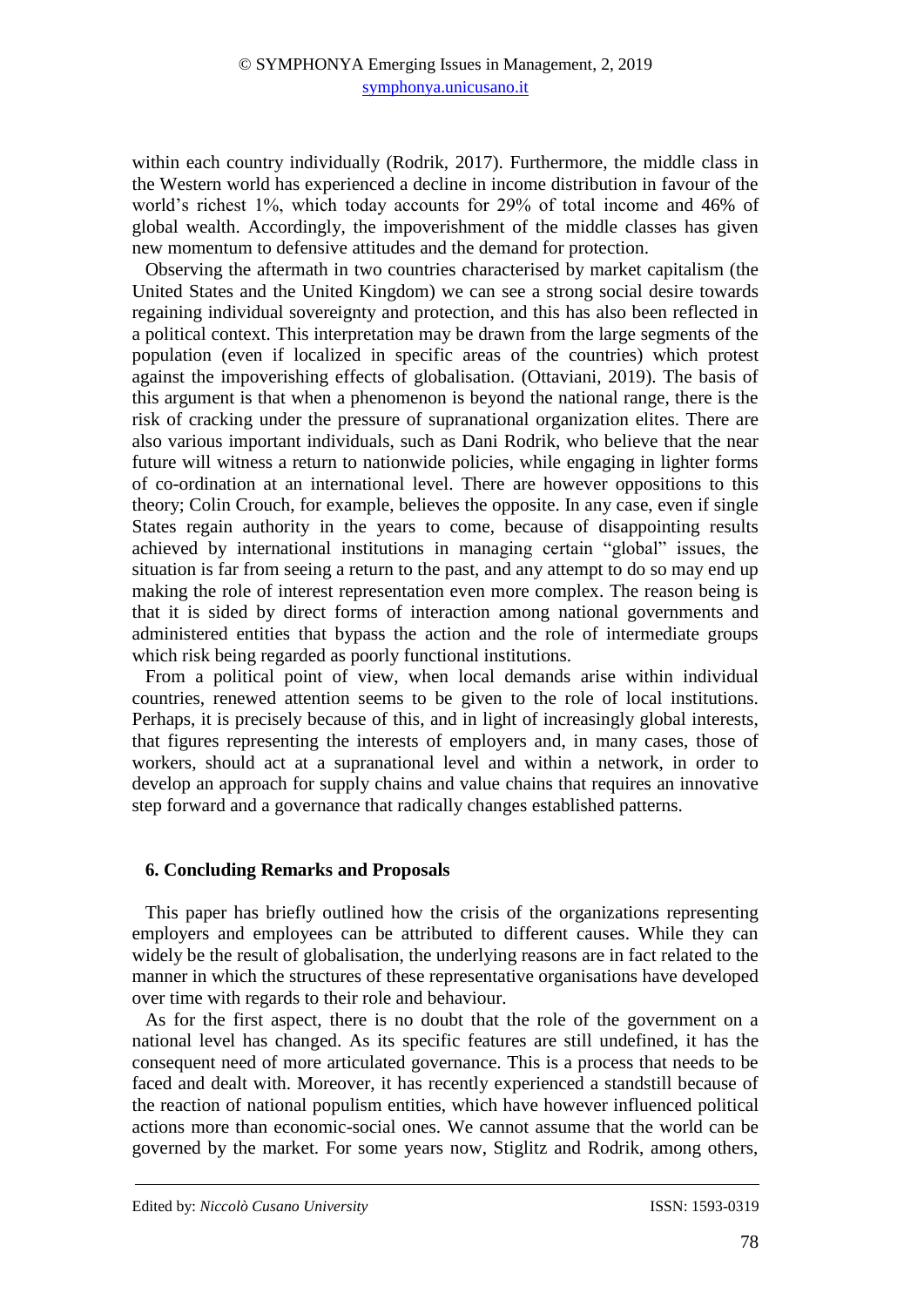have been reporting the anomalies of hyper-globalization and turbo-capitalism that have become extractive processes of value rather than devices for its creation (let alone its popularity).

It is precisely because these demands arise, that the associations that represent (or would like to represent) the complex web of productive interactions should avoid supporting the political pressures that tend to bypass them. In fact, they should instead promote the openness and networking that are completely missing and that are often denied because of political needs. If these organisations were to succeed, they could also create a mediating entity to handle new regional policies, even those having a European imprint. This would promote networks with a trust-based relationship between businesses and institutions for employers (Esposito, 2018). Global value chains, the increase of services in the production system, the removal of boundaries between companies, collaborations between production and services for the sake of creativity, various forms of additive manufacturing etc., should be placed at the heart of representation. It must consider consensus. Nevertheless, when referring to productive forces, the aim should be to increase the overall process of value creation, for both workers and employers, and to hold greater flexible positions than in the past. It would be necessary to move towards a representation embodying the value creation processes and the various actors who have a role in it. Therefore, it is vital to leave behind the opposition principle, the "politics of resentment" and the difficulty of the middle and lower middle classes mentioned by Francis Fukuyama, and instead adopt a shared logic, a more articulated approach which eliminates traditional distinctions among sectors, as this classification is of no use in the global creation of value. What is needed is a form of representation of global interests that makes its voice heard not so much by individual national States, as was the case in the past, but by all those contexts in which new market rules and the new *lex mercatoria*<sup>1</sup> have been consolidated. This type of affiliation is mediated by the role played by networks and, to some extent, by different associative, business, and social entities. It is not about considering whether to move the traditional organizations outside the national State, because this would simply be reintroducing a superseded model. Instead, we need to radically reconsider them as representative of the value creation process.

So, does everyone need to see it in the same manner? Absolutely not. Globalization itself is giving rise to, and pointing out differences in the quest for common aspects. In fact, the European Union's *Smart Specialization Strategy* itself should be viewed as the interaction between local and global networks (Bellini, 2015). It is precisely the increase of numerous individual affiliations during globalisation that makes the unification process carried out by intermediate entities even more significant. Each of us belongs to several communities; some are virtual while others are real. In a true democracy, it is impossible to imagine that this task, which calls for actual participation, can take place only through relations created in the network because of its impersonal and unverifiable nature. When people have the possibility of choosing between alternative identities and assigning them priorities, it increases their sense of freedom (Crouch, 2019).

What did not work in the intermediate entities was not their role, but often the forms of organization that they gave themselves. They prioritized structure over function, the protection of the organization over openness and social innovation, the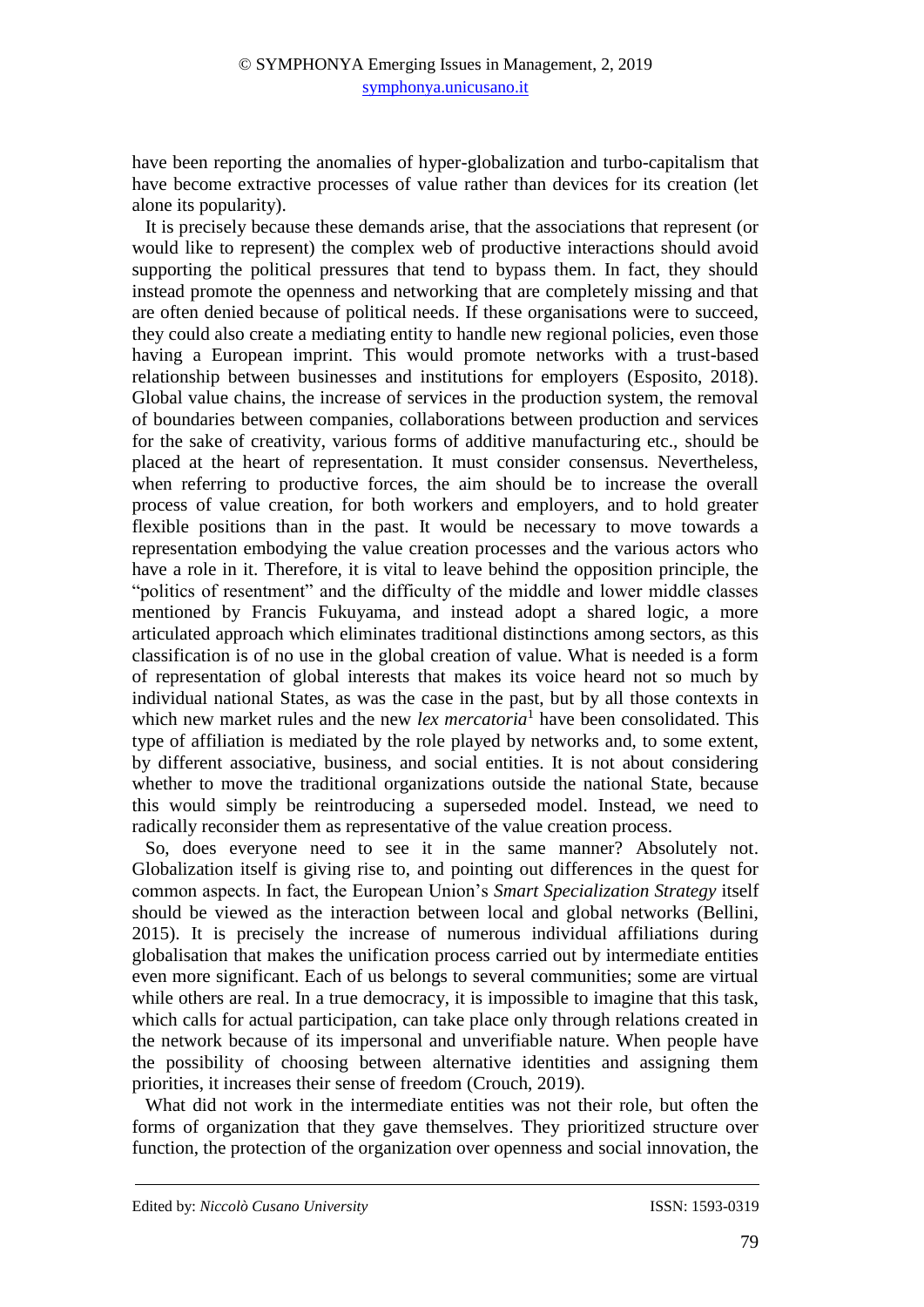lack of clarity in decision-making over the actual implementation of results, the (failed) ambitions to compensate for (political) roles that were not theirs (or for which they were not suitable) over the genuine representation of specific, greater interests.

Consequently, the need to create a strategy arises. In this respect, it may be useful to look at the field of professional services, which is traditionally more inclined to benefit from the connections and the resources provided by the network. Restoring a role rests on the creation of associations which are global and interconnected. They can even be organised locally, but with an international outlook. This task is far from easy, however, it can be performed by acting as an entity that pursues interests which are not bound to specific areas, but whose local aspect should in any case be promoted and can sometimes still convey a feeling of belonging and distinctiveness. This is possible thanks to the emerging phenomenon of a sense of identity and belonging, which is also the response to the misleading idea that globalisation rhymes with standardisation (Crouch, 2019; Fukuyama, 2018). Recent political episodes have shown that often, in a globalised world, the sense of national belonging unites people more than the business sectors they belong to. Global value chains strengthen the bond of belonging to multiple communities, and increase the compatibility of the productive advantages in the specialisation process that takes place on a global scale. They can hold together the "local" and the "global" scales to such an extent that we frequently talk about "glocalization" as a way of developing interaction among various entities which were once regarded incompatible. Representative associations should draw encouragement from this phenomenon and adjust their structure and their way of interacting. This is especially true in a world where local dimensions can coexist with the global network, and where the criteria used to gather problems and find answers cannot fall on individual solutions.

Reference models that provide insights into new forms of organisation which bring together local and global dimensions already exist. The Chamber of Commerce is a noteworthy example of a reference model. They are recognised nationally and internationally and have the ability of representing business associations that operate in a global network. American, French, German, and Italian Chambers located abroad are a good example. They are transversal in nature, represent businesses and professionals from different industries, and operate with organizations that contribute to a network-like structure at a supranational level.

When asked whether globalisation negatively affects entities representing productive interests, the answer is that globalisation makes traditional organisational structures obsolete. At the same time, it also prompts one to find new forms and procedures for representing these interests by using the development of global processes of value creation itself.

#### **Bibliography**

Acemoglu, D. & Robinson, J. A. (2012). *Why Nations Fail. The Origin of Power Prosperity and Poverty*, Crown Publishers, New York.